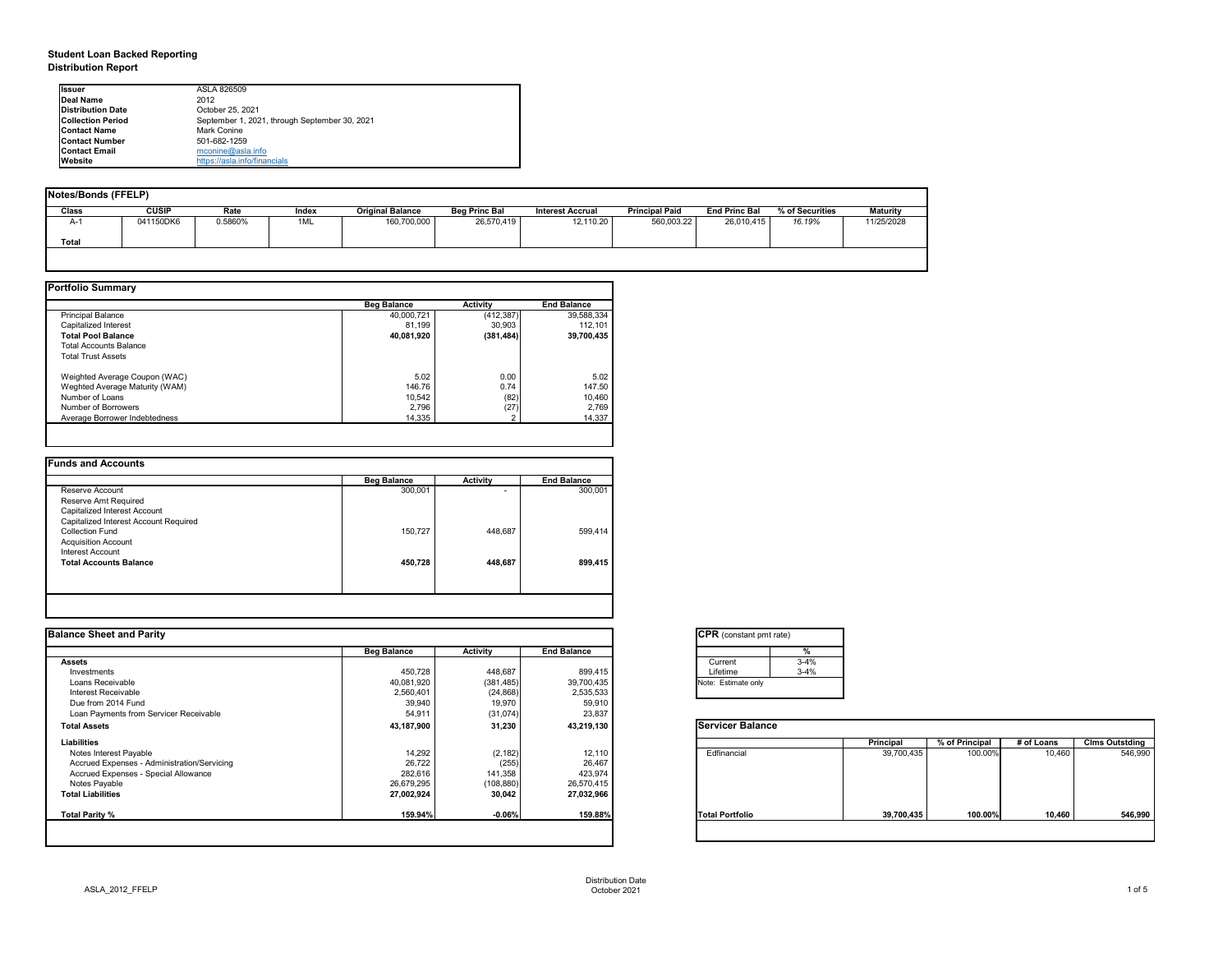# **Student Loan Backed Reporting Distribution Report**

### **Delinquency Status**

|                           | # of Loans       |               | <b>Principal</b> |               | % of Principal   |               | <b>WAC</b>       |               | <b>WARM</b>      |               |
|---------------------------|------------------|---------------|------------------|---------------|------------------|---------------|------------------|---------------|------------------|---------------|
|                           | <b>Beginning</b> | <b>Ending</b> | <b>Beginning</b> | <b>Ending</b> | <b>Beginning</b> | <b>Ending</b> | <b>Beginning</b> | <b>Ending</b> | <b>Beginning</b> | <b>Ending</b> |
| In School                 | 13               | 10.           | 68,228           | 64,728        | 0.17%            | 0.16%         | 5.65             | 5.59          | 118.46           | 118.38        |
| Grace                     |                  |               | 4,375            | 7,875         | 0.01%            | 0.02%         | 6.80             | 6.80          | 120.00           | 120.00        |
| Repayment                 |                  |               |                  |               |                  |               |                  |               |                  |               |
| Current                   | 7,013            | 6,927         | 25,070,810       | 24,674,777    | 62.55%           | 62.15%        | 5.28             | 5.28          | 163.52           | 164.27        |
| 31-60 Days Delinquent     | 232              | 427           | 977,379          | 1,741,406     | 2.44%            | 4.39%         | 5.14             | 5.45          | 143.10           | 150.04        |
| 61-90 Days Delinquent     | 356              | 138           | 1,590,709        | 571,922       | 3.97%            | 1.44%         | 5.44             | 5.41          | 134.85           | 142.49        |
| 91-120 Days Delingent     | 146              | 308           | 589,414          | 1,393,252     | 1.47%            | 3.51%         | 5.13             | 5.41          | 117.47           | 135.76        |
| 121-180 Days Delinquent   | 248              | 243           | 1,157,531        | 1,088,495     | 2.89%            | 2.74%         | 5.31             | 5.26          | 138.87           | 128.82        |
| 181-270 Days Delinquent   | 187              | 219           | 891,689          | 1,045,225     | 2.22%            | 2.63%         | 5.48             | 5.53          | 110.78           | 125.73        |
| 271+ Days Delinquent      | 104              | 85            | 433,622          | 384,500       | 1.08%            | 0.97%         | 5.04             | 5.30          | 121.40           | 124.63        |
| <b>Total Repayment</b>    | 8,286            | 8,347         | 30,711,155       | 30,899,576    | 76.62%           | 77.83%        | 5.28             | 5.31          | 157.44           | 158.73        |
| Forbearance               | 1,345            | 1,188         | 5,766,908        | 5,211,812     | 14.39%           | 13.13%        | 5.52             | 5.46          | 154.74           | 153.39        |
| Deferment                 | 785              | 790           | 2,987,918        | 3,010,091     | 7.45%            | 7.58%         | 5.29             | 5.24          | 143.83           | 144.20        |
| <b>Claims in Progress</b> | 111              | 120           | 543,335          | 506,353       | 1.36%            | 1.28%         | 5.36             | 5.01          | 129.13           | 117.17        |
| <b>Claims Denied</b>      |                  |               |                  |               |                  |               |                  |               |                  |               |
| <b>Total Portfolio</b>    | 10,542           | 10,460        | 40,081,920       | 39,700,435    | 100.00%          | 100.00%       | 5.32             | 5.32          | 155.59           | 156.32        |

|                                     | # of Loans       |               | <b>Principal</b> |               | % of Principal   |               | <b>WAC</b>       |               |                  | <b>WARM</b>   |  |
|-------------------------------------|------------------|---------------|------------------|---------------|------------------|---------------|------------------|---------------|------------------|---------------|--|
|                                     | <b>Beginning</b> | <b>Ending</b> | <b>Beginning</b> | <b>Ending</b> | <b>Beginning</b> | <b>Ending</b> | <b>Beginning</b> | <b>Ending</b> | <b>Beginning</b> | <b>Ending</b> |  |
| Current                             | 7,013            | 6,927         | 25,070,810       | 24,674,777    | 81.63%           | 79.85%        | 5.28             | 5.28          | 163.52           | 164.27        |  |
| 31-60 Days Delinquent               | 232              | 427           | 977,379          | 1,741,406     | 3.18%            | 5.64%         | 5.14             | 5.45          | 143.10           | 150.04        |  |
| 61-90 Days Delinquent               | 356              | 138           | 1,590,709        | 571,922       | 5.18%            | 1.85%         | 5.44             | 5.41          | 134.85           | 142.49        |  |
| 91-120 Days Delingent               | 146              | 308           | 589,414          | 1,393,252     | 1.92%            | 4.51%         | 5.13             | 5.41          | 117.47           | 135.76        |  |
| 121-180 Days Delinquent             | 248              | 243           | 1,157,531        | 1,088,495     | 3.77%            | 3.52%         | 5.31             | 5.26          | 138.87           | 128.82        |  |
| 181-270 Days Delinquent             | 187              | 219           | 891,689          | 1,045,225     | 2.90%            | 3.38%         | 5.48             | 5.53          | 110.78           | 125.73        |  |
| 271+ Days Delinquent                | 104              | 85            | 433,622          | 384,500       | 1.41%            | 1.24%         | 5.04             | 5.30          | 121.40           | 124.63        |  |
| <b>Total Portfolio in Repayment</b> | 8,286            | 8,347         | 30,711,155       | 30,899,576    | 100.00%          | 100.00%       | 5.28             | 5.31          | 157.44           | 158.73        |  |

|  |  | <b>Portfolio by Program Type</b> |  |
|--|--|----------------------------------|--|
|--|--|----------------------------------|--|

| ortfolio by Loan Type                 |                  |               |                  |               |                  |               |                  |               |                  |               |
|---------------------------------------|------------------|---------------|------------------|---------------|------------------|---------------|------------------|---------------|------------------|---------------|
|                                       | # of Loans       |               | <b>Principal</b> |               | % of Principal   |               | <b>WAC</b>       |               | <b>WARM</b>      |               |
|                                       | <b>Beginning</b> | <b>Ending</b> | <b>Beginning</b> | <b>Ending</b> | <b>Beginning</b> | <b>Ending</b> | <b>Beginning</b> | <b>Ending</b> | <b>Beginning</b> | <b>Ending</b> |
| <b>Subsidized Consolidation Loans</b> |                  |               |                  |               |                  |               |                  |               |                  |               |
| Unsubsidized Consolidation Loans      |                  |               |                  |               |                  |               |                  |               |                  |               |
| <b>Subsidized Stafford Loans</b>      | 5,943            | 5,896         | 18,234,827       | 18,052,552    | 45.49%           | 45.47%        | 5.17             | 5.16          | 137.96           | 138.54        |
| <b>Unsubsidized Stafford Loans</b>    | 4,472            | 4,438         | 21,033,197       | 20,840,196    | 52.48%           | 52.49%        | 5.35             | 5.35          | 172.57           | 173.41        |
| PLUS/GradPLUS Loans                   | 127              | 126           | 813,896          | 807,687       | 2.03%            | 2.03%         | 8.06             | 8.07          | 111.48           | 113.03        |
| SLS Loans                             |                  |               |                  |               |                  |               |                  |               |                  |               |
| <b>Total Portfolio</b>                | 10,542           | 10,460        | 40,081,920       | 39,700,435    | 100.00%          | 100.00%       | 5.32             | 5.32          | 155.59           | 156.32        |

| <b>Portfolio by Program Type</b>           |                  |               |                  |            |                  |               |                  |               |                  |               |
|--------------------------------------------|------------------|---------------|------------------|------------|------------------|---------------|------------------|---------------|------------------|---------------|
|                                            | # of Loans       |               | <b>Principal</b> |            | % of Principal   |               | <b>WAC</b>       |               | <b>WARM</b>      |               |
|                                            | <b>Beginning</b> | <b>Ending</b> | <b>Beginning</b> | Ending     | <b>Beginning</b> | <b>Ending</b> | <b>Beginning</b> | <b>Ending</b> | <b>Beginning</b> | <b>Ending</b> |
| Graduate / 4-Year Loans                    | 7,967            | 7,902         | 31,385,314       | 31,045,799 | 78.30%           | 78.20%        | 5.30             | 5.30          | 153.44           | 154.24        |
| 2-Year Loans                               | 2,376            | 2,359         | 8,124,817        | 8,084,233  | 20.27%           | 20.36%        | 5.41             | 5.41          | 163.56           | 164.02        |
| Proprietary / Technical / Vocational Loans | 199              | 199           | 571,789          | 570,402    | 1.43%            | 1.44%         | 5.29             | 5.30          | 159.79           | 160.74        |
| Unknown (Consolidation) Loans              |                  |               |                  |            |                  |               |                  |               |                  |               |
| Other Loans                                |                  |               |                  |            |                  |               |                  |               |                  |               |
| <b>Total Portfolio</b>                     | 10,542           | 10,460        | 40,081,920       | 39,700,435 | 100.00%          | 100.00%       | 5.32             | 5.32          | 155.59           | 156.32        |
|                                            |                  |               |                  |            |                  |               |                  |               |                  |               |

|                        |                  | # of Loans    |                  | <b>Principal</b> |                  | % of Principal |  |
|------------------------|------------------|---------------|------------------|------------------|------------------|----------------|--|
|                        | <b>Beginning</b> | <b>Ending</b> | <b>Beginning</b> | <b>Ending</b>    | <b>Beginning</b> | <b>Ending</b>  |  |
| <b>Fixed Loans</b>     | 5,972            | 5,927         | 26,565,009       | 26,302,309       | 66.28%           | 66.25%         |  |
| Variable Loans         | 4,570            | 4,533         | 13,516,911       | 13,398,126       | 33.72%           | 33.75%         |  |
| T-Bill Loans           | 4,570            | 4,533         | 13,516,911       | 13,398,126       | 33.72%           | 33.75%         |  |
| <b>CMT Loans</b>       |                  |               |                  |                  |                  |                |  |
| <b>Total Portfolio</b> | 10,542           | 10,460        | 40,081,920       | 39,700,435       | 100.00%          | 100.00%        |  |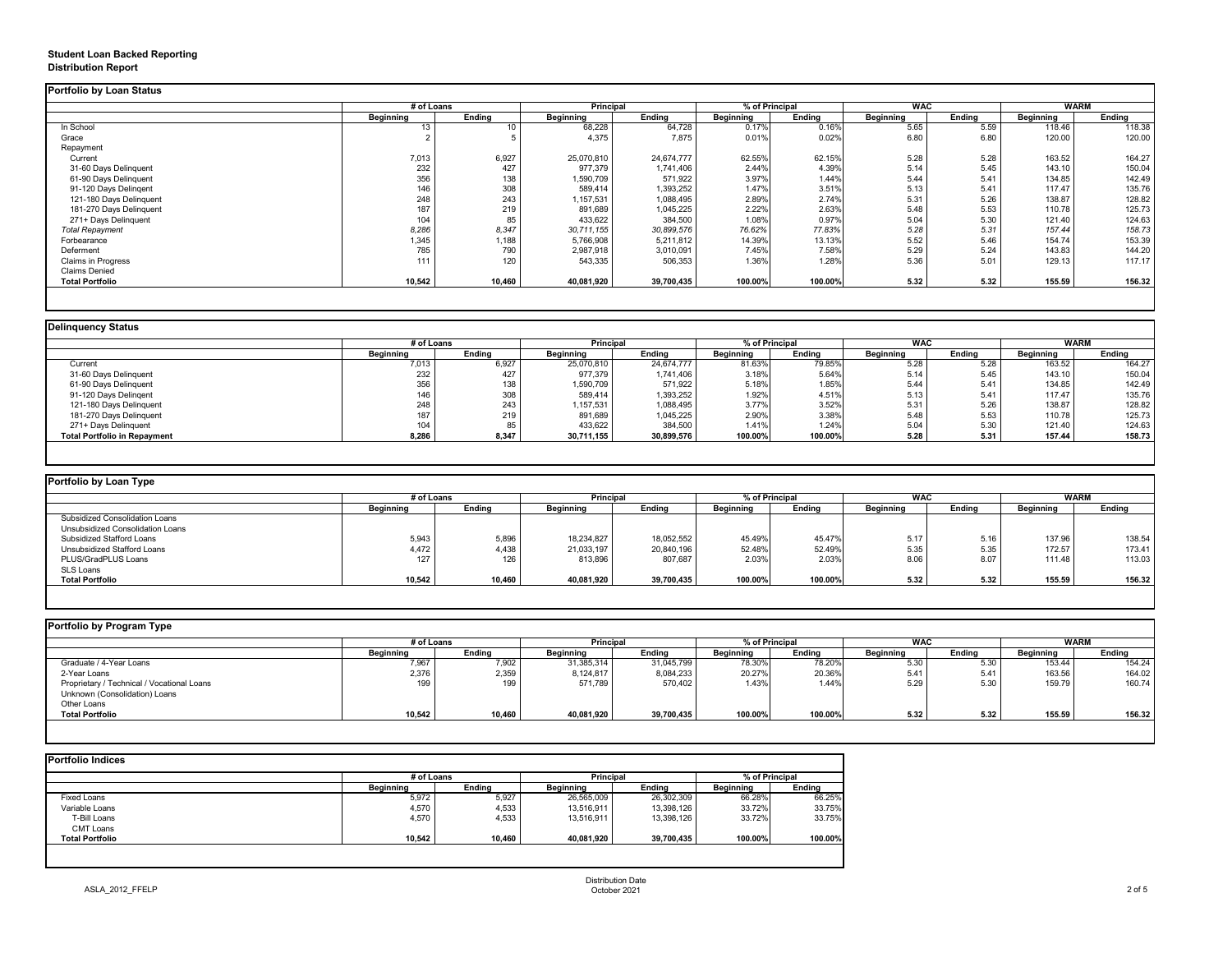**Distribution Date** October 25, 2021<br>**Collection Period** September 1, 2021, through Septe September 1, 2021, through September 30, 2021

# **Collection Activity**

|                                                                                                        | as of 9/30/2021 |
|--------------------------------------------------------------------------------------------------------|-----------------|
| Beginning Balance - September 1, 2021                                                                  | 150,727         |
| <b>Collection Amount Received</b>                                                                      | 599,411         |
| <b>Recoveries</b>                                                                                      |                 |
| Reserve Account                                                                                        |                 |
| <b>Excess of Required Reserve Account</b>                                                              |                 |
| Interest on Investment Earnings                                                                        | 3               |
| Capitalized Interest Account (after a stepdown or release date)                                        |                 |
| <b>Acquisition Account</b>                                                                             |                 |
| <b>Payments from Guarantor</b>                                                                         |                 |
| Amount incorrectly underreported for Available Funds in July 2021. Will be distributed in August 2021. |                 |
| <b>Required Repurchases</b>                                                                            |                 |
| Special Allowance Payable to Department of Education                                                   |                 |
| <b>Consolidation Rebate Fees</b>                                                                       |                 |
| Rating Agency Surveillance Fees                                                                        |                 |
| Principal payments, interest payments, administration fees, servicing fees, and trustee fees           | (150, 727)      |
| Other Amounts Received in Collection                                                                   |                 |
| <b>Total Available Funds</b>                                                                           | 599,414         |

| as of 9/30/2021 |
|-----------------|
| 833.33          |
| 23,159          |
| 3,308           |
|                 |
|                 |
| 27,300.33       |
|                 |

| <b>Cumulative Default Rate</b>                                                                   | as of 9/30/2021     |
|--------------------------------------------------------------------------------------------------|---------------------|
| Current Period Defaults (\$)                                                                     | 182,360.00          |
| Cumulative Defaults (\$)                                                                         | 47,678,254.19       |
| Cumulative Default (% of original pool balance)                                                  | 29.70%              |
|                                                                                                  |                     |
| Cumulative Default (% of cumulative entered repayment balance) <sup>a</sup>                      | 120.32%             |
| Current Period Payments (Recoveries) from Guarantor (\$)                                         | 226,555.52          |
| Current Period Borrower Recoveries (\$)                                                          | n/a                 |
| Cumulative Recoveries $(\$)^b$                                                                   | 44,347,584.79<br>\$ |
| <b>Cumulative Recovery Rate (%)</b>                                                              | 93.01%              |
| <b>Cumulative Net Loss Rate (%)</b>                                                              | 2.07%               |
| Servicer Reject Rate (FFELP) (%)                                                                 |                     |
| Cumulative Servicer Reject Rate (FFELP) (%)                                                      |                     |
| a) Repayment balance includes all repayment loans with the exception of balances in claim status |                     |
| Cumulative Recoveries includes 97% of claims in progress balances<br>b)                          |                     |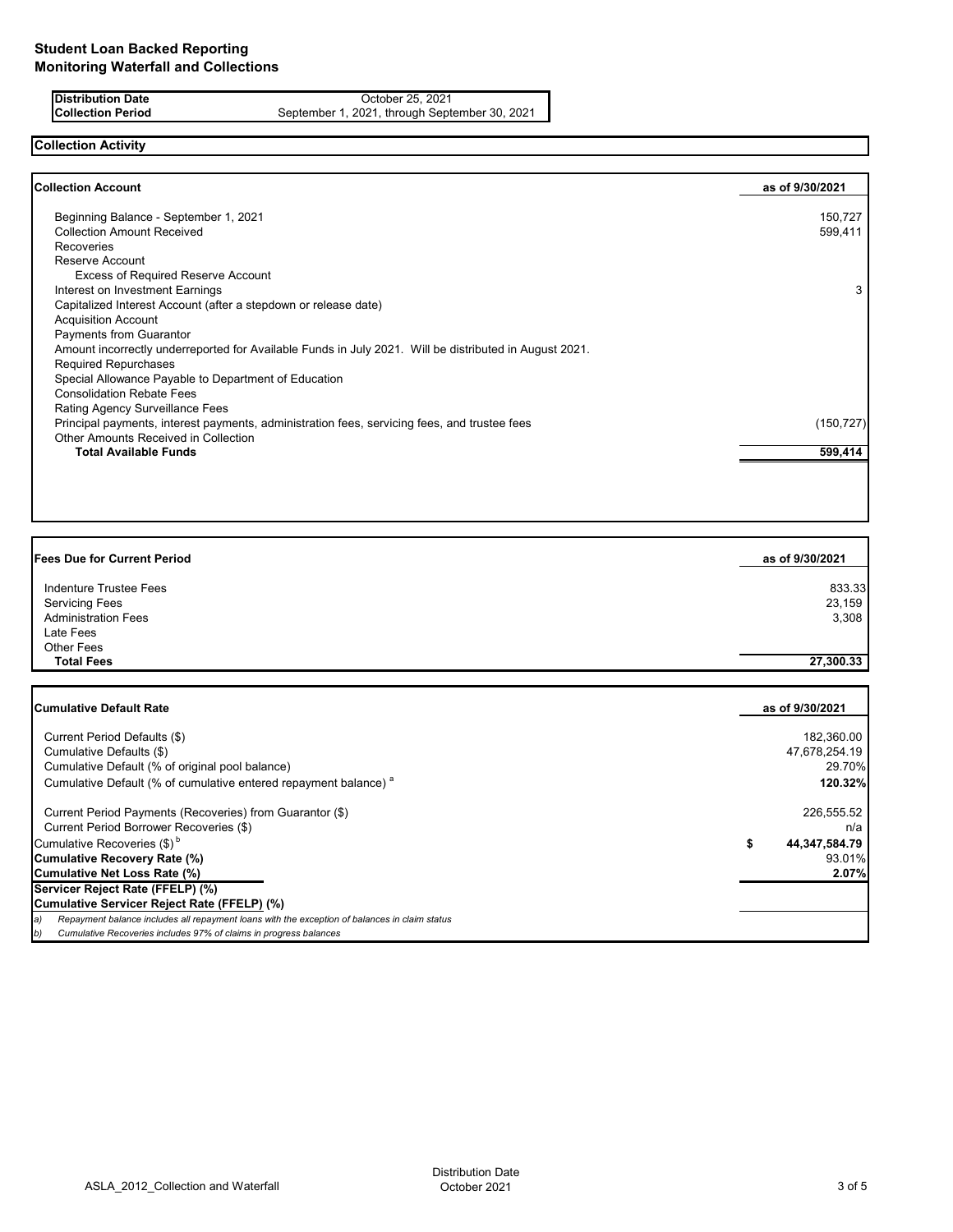# **Waterfall Activity**

| <b>Waterfall for Distribution</b>                                                         | <b>Amount Due</b> | <b>Amount Remaining</b> |
|-------------------------------------------------------------------------------------------|-------------------|-------------------------|
| <b>Total Available Funds</b>                                                              |                   | 599,414                 |
| First: Payments under any Joint Sharing Agreement                                         |                   |                         |
| <b>Second: Trustee Fees</b>                                                               | 833.33            | 598,580                 |
| <b>Third:</b> Servicing Fees and Backup Servicing Fees                                    | 23,159            | 575,421                 |
| <b>Fourth: Administration Fees</b>                                                        | 3,308             | 572,113                 |
| <b>Fifth: Noteholder Interest</b>                                                         | 12,110.20         | 560,003.22              |
| Sixth: Reinstate the balance of the Reserve Fund up to the Specified Reserve Fund Balance |                   |                         |
| Seventh: Noteholder Principal, until paid in full                                         | 560,003.22        |                         |
|                                                                                           |                   |                         |

| <b>Principal and Interest Distributions</b>  | <b>Class A-1</b> |
|----------------------------------------------|------------------|
|                                              |                  |
| Monthly Interest Due                         | 12,110.20        |
| Monthly Interest Paid                        | 12,110.20        |
| Interest Shortfall                           |                  |
| Interest Carryover Due                       |                  |
| Interest Carryover Paid                      |                  |
| <b>Interest Carryover</b>                    |                  |
| <b>Monthly Principal Distribution Amount</b> | 560,003.22       |
| <b>Monthly Principal Paid</b>                | 560,003.22       |
| Shortfall                                    |                  |
| <b>Total Distribution Amount</b>             | 572,113.42       |
|                                              |                  |